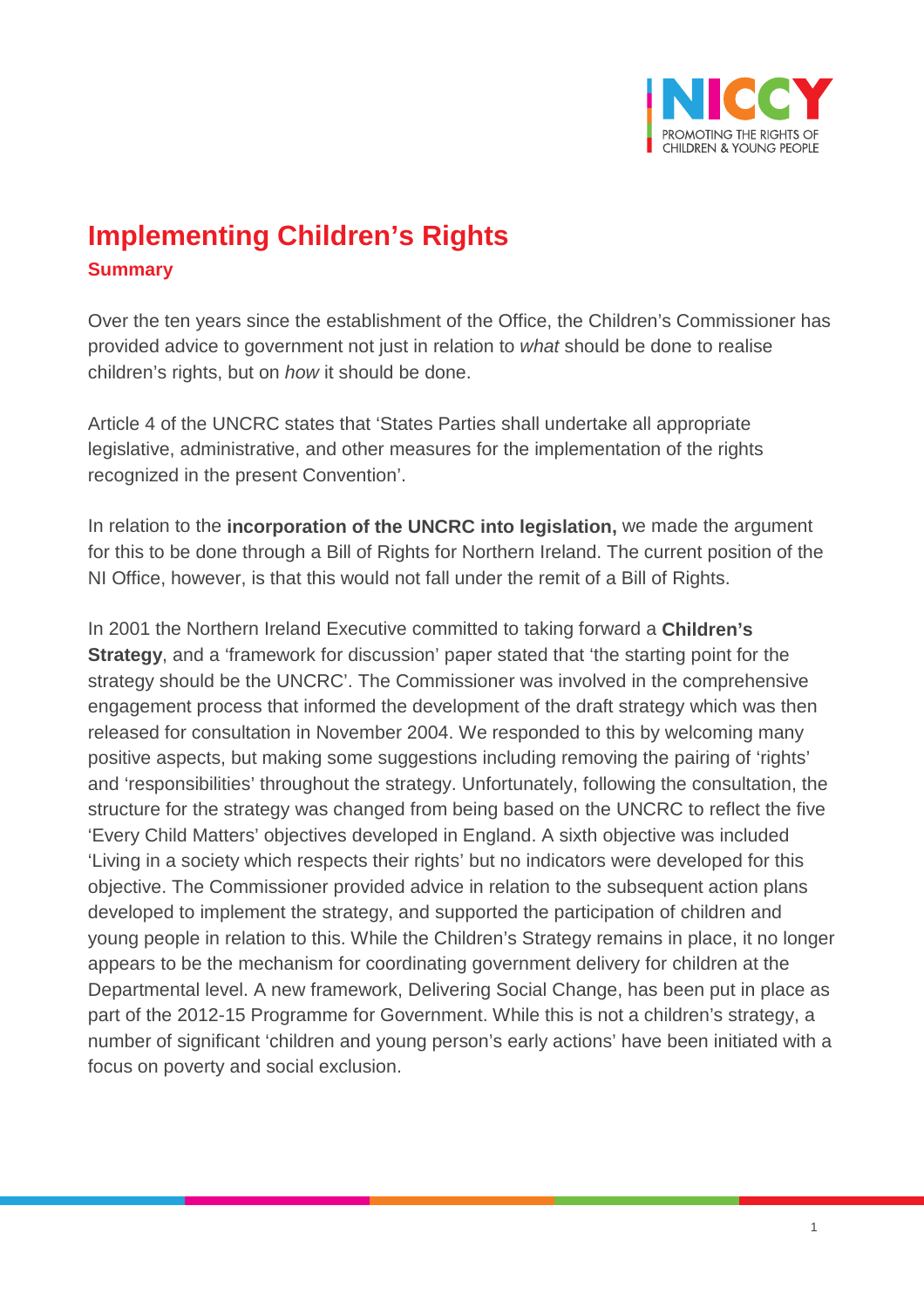

The Commissioner has highlighted problems in **'joining up' across government** in relation to delivering on children's rights, and has highlighted ways by which coordination could be improved. This included the proposal for 'Children's Champions' to be identified in each government department as a way of providing a contact point and coordinating delivery in children's rights. We have also advocated for a Statutory Duty to Cooperate in developing and delivering policies and services for children and young people.

NICCY has developed a *'***Child Rights Impact Assessment'** process for reviewing the impact of policies and legislation and used this to provide advice in relation to a number of government strategies. We have argued for CRIA to be part of the EQIA process and continue to explore the possibility of this being incorporated into the EQIA.

As you will see in other areas of NICCY's '10 Year Impact', we have provided **training on the UNCRC** for a wide range of groups, largely through the 'train the trainer' model and has sought to raise the **awareness of the UNCRC** among children, parents and those working with children. We also have provided advice in relation to the **participation** of children and young people, both in terms of how this can be done, as well as holding government to account to do so.

The Commissioner has identified a major problem with the **availability of the appropriate data** to allow an assessment of the state of children's rights in Northern Ireland. Indeed, where data is available, too often it is not collected over time in such a way as to allow tracking of outcomes, nor is it sufficiently disaggregated to allow any differences in outcomes for vulnerable groups of children to be identified. A basic indicator set was developed for the 2006 Children's Strategy, and continue to be reported on. NICCY has also engaged with Children's Services Planners and OFMDFM about developing **child rights indicators** and has more recently advised OFMDFM on a set of child rights indicators which are yet to be published.

**Making children more visible in budgets** has been a key focus for the Commissioner. In 2007 NICCY, OFMDFM and DFP together published a report analysing public expenditure on children in Northern Ireland, comparing this with available data from England, Scotland and Wales. This report has been used a great deal by NICCY, non-governmental organisations and by government itself! Continuing this focus, we have, in 2013, commissioned an analysis of the process of budgeting and expenditure for children in government and its agencies in Northern Ireland. This will be released in early 2014.